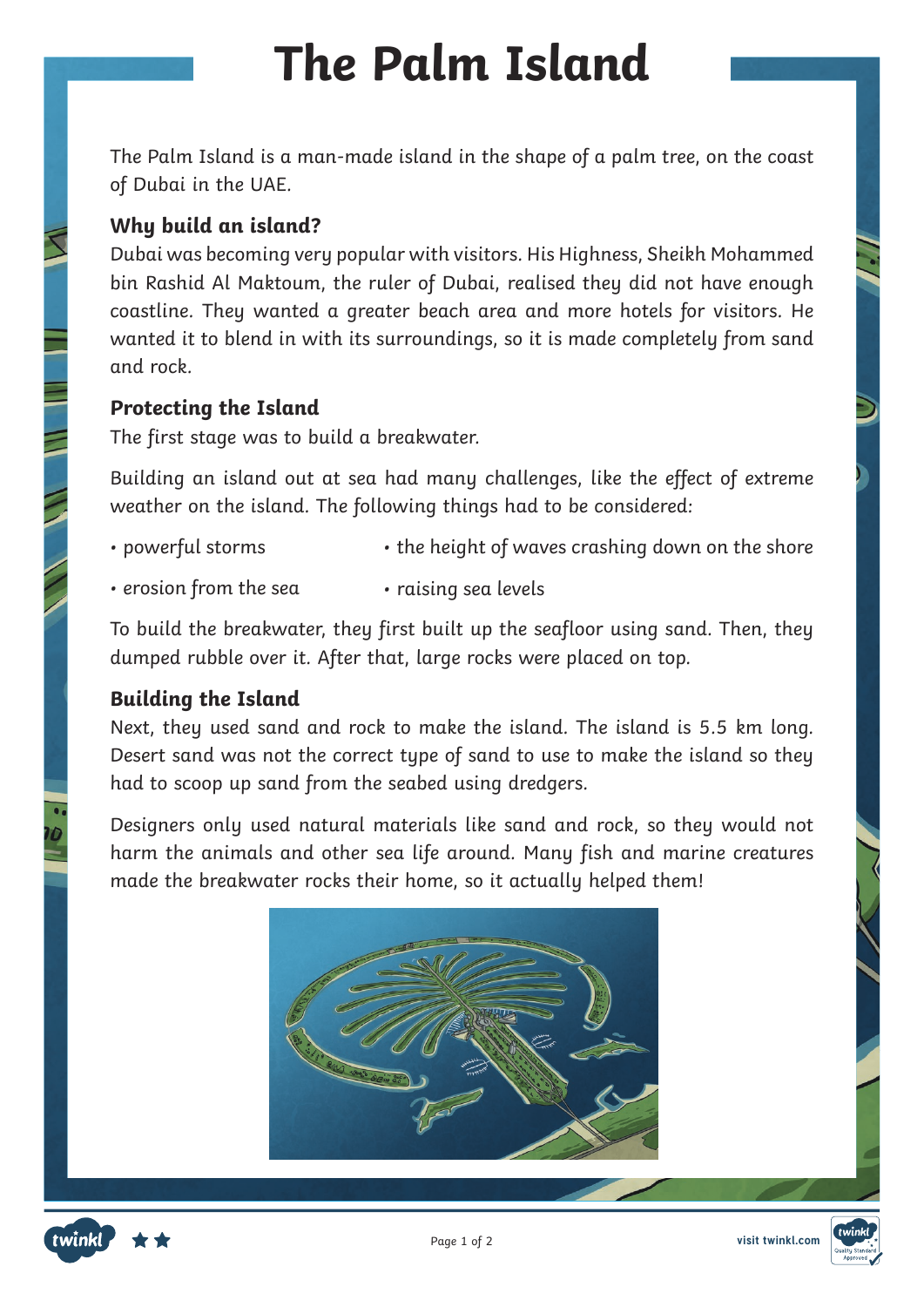# **Questions**

- 1. What shape was the island?
- 2. What materials did they use to make the island?
- 3. Why did they build an island?
- 4. Why did they need to make a breakwater?
- 5. How did the breakwater help the wildlife around the area?
- 6. Why did they use sand from the seabed to make the island?
- 7. Why do you think they chose to make the island in the shape of a palm?